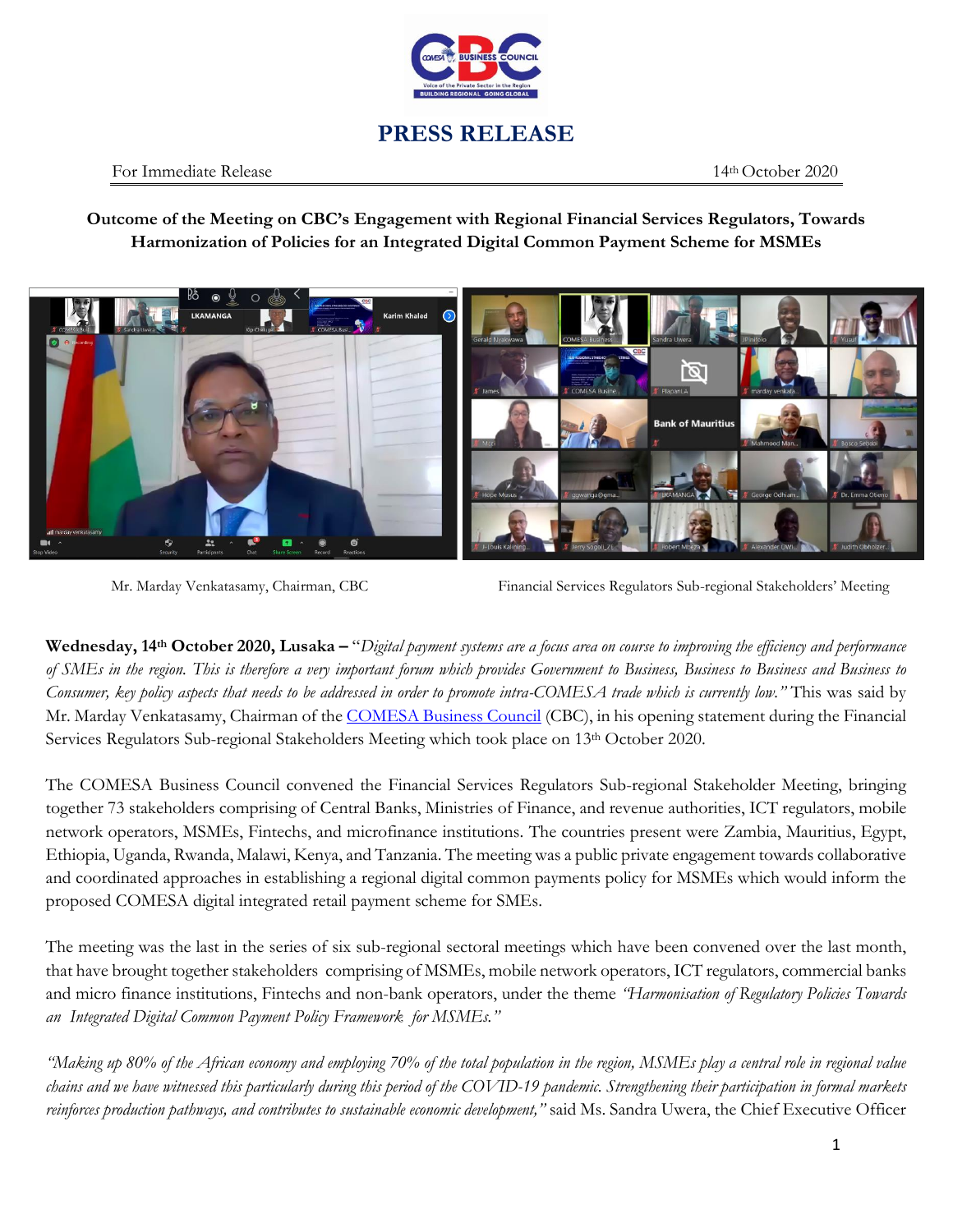of CBC in her opening remarks. She gave a brief background on the Digital Financial Inclusion Program, highlighting that the program's objective was to support the design, development and deployment of an integrated digital financial services infrastructure that is low-cost, interoperable and fraud resistant, that serves micro small and medium-sized enterprises, with a focus on women and youth at the bottom of the financial pyramid. Expounding on this, Mr. Lazarous Kamanga, Director of Banking, Currency & Payment Systems at the Bank of Zambia, and the meeting's chairperson, noted the regional digital common payment policy for MSMEs to be a comprehensive framework that will provide oversight and strategic guidance to all stakeholders within the region, ensuring that financial sector programmes, national strategies and initiatives have broad levels of consistency and synergy. *"The policy framework will safeguard the needs of all individuals, micro to large enterprises, and be instrumental in attracting a diversified, sustainable and expanding pattern of external capital flows,"* he went on to add.

"*The proposed digital common payment policy will leverage on the existing financial rules effectively implemented at a national level, in adherence to international laws,"* said Amb. Kipyego Cheluget, COMESA's Assistant Secretary General-Programmes, in alignment. He further explained that the purpose of the multi-sectoral stakeholder engagements was to harmonise existing policy platform at a regional level, to allow for the development of a low value regional digital payment scheme for SMEs.

The deliberations attached great importance to the need to promote SMEs' competitiveness across the region. *"This will require concerted efforts from both the public and the private sectors, with the public sector ensuring a business-friendly environment and legislation for the promotion of private sector development and investment*," said Mr. Mahmood Mansoor, Executive Secretary of the COMESA Clearing House, and an Advisory Committee member of the CBC Digital Financial Inclusion Program.

Reviewed in the meeting were national policies that have been agreed upon by five sectoral stakeholder workgroups, which will be harmonized at regional level forming the basis upon which a digital integrated regional common payment scheme for MSMEs will be developed. The meeting agreed upon eight policy areas for harmonization in the region namely, Anti-Money Laundering (AML)/Combating Financing of Terrorism (CFT), electronic transactions, interoperability, cybersecurity, consumer protection for digital financial services, settlement system operating rules, mobile money guidelines, and national financial inclusion framework.

Additional recommendations put forward included the need to have (i) a common regulatory framework for cross border mobile payments; (ii) a data protection and privacy law which is in harmony with the General Data Protection Regulation (GDPR) of EU; (iii) initiatives for migrating MSMEs from informal onto the formal sector through interventions such as digital IDs; (iv) affordable pricing so that MSMEs can easily participate in cross-border trade; (v) more innovations that will drive the cost of cross-border transactions down; (vi) balance between government revenue requirements and MSMEs' requirements for the sustainability of their businesses; (vii) multi-stakeholder involvement which will also play a role in reducing the cost of cross-border transactions; (viii) Value Added Services (VAS) such as eGov Payment Services for example for taxes; (ix) provision for an entity to handle disputes; (x) proper mechanisms in place to mitigate foreign exchange risks; (xi) consideration of different authentication options such as digital signatures, biometrics and Artificial Intelligence; (xii) harmonization of digital payment systems in terms of interoperability to avoid reinventing the wheel; (xiii) and, a Universal ICT Access Policy for ICT regulators to ensure seamless digital connectivity for facilitation of transactions.

CBC will be furthering these advocacy efforts at the COMESA Central Banks Governors' Meeting and the Ministers of Finance Meeting.

#####